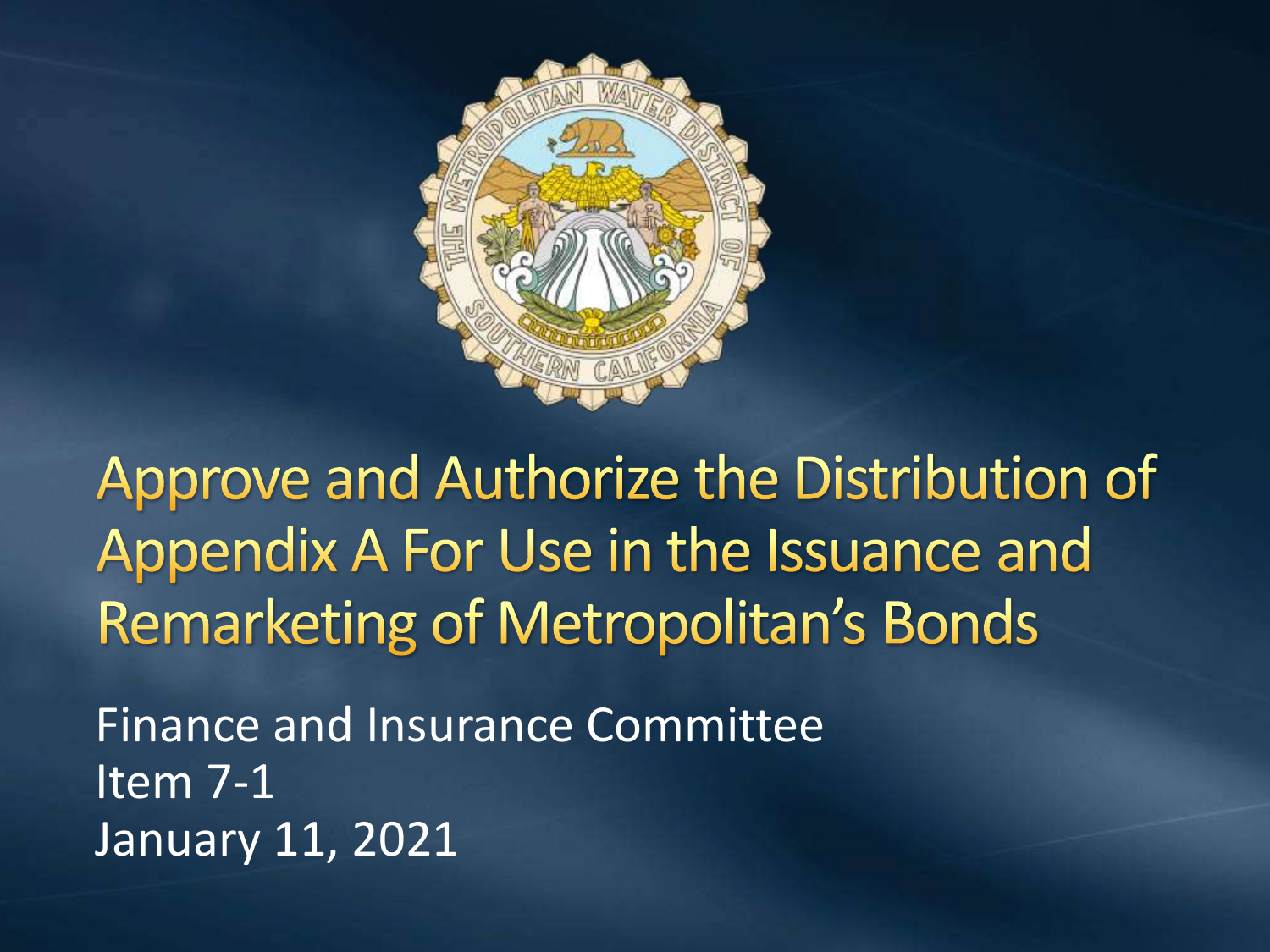## **Appendix A**

**Upcoming bond issuances • Provide investors material information**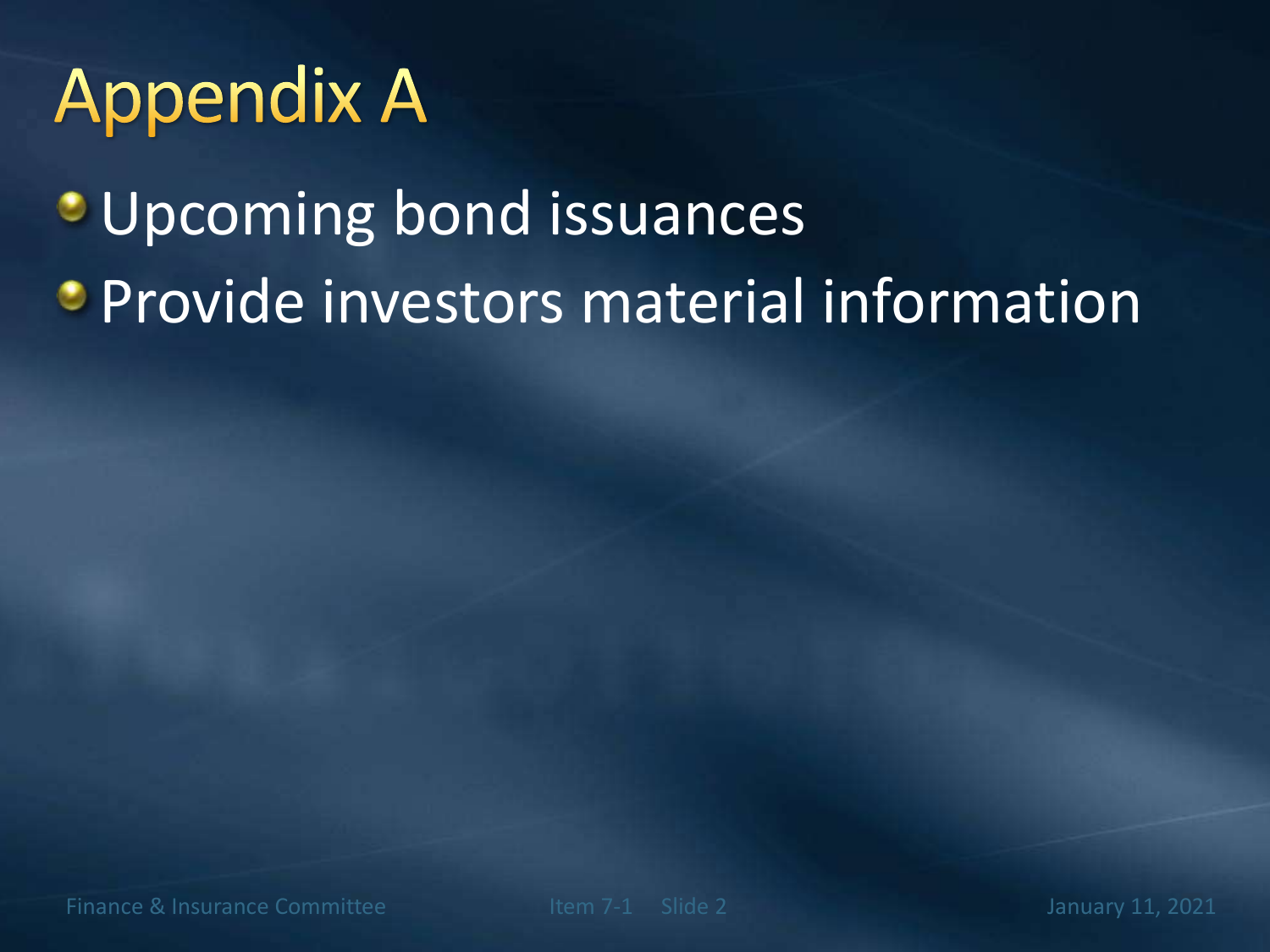## **Appendix A Describes Metropolitan**

- **Service area**
- **Governance and management**
- **Sources of water supply and current conditions**
- **Capital projects and expenditures**
- **Revenues, expenses and long-term obligations**
- **C** Litigation and legislation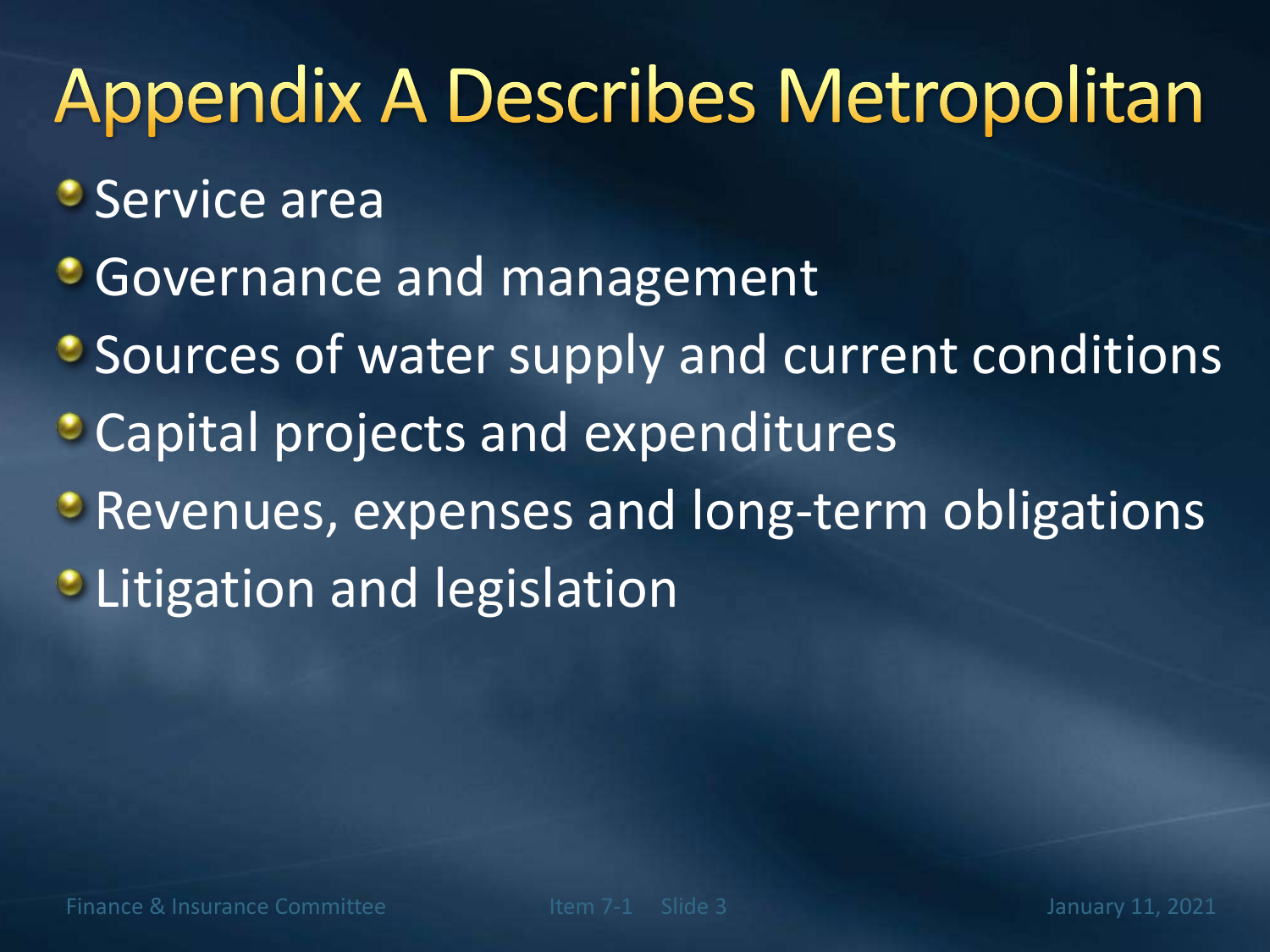#### **Appendix A Update Process**

- **Staff/Internal update**
- **Disclosure counsel**
- Working finance and legal group
- **Board review and approval**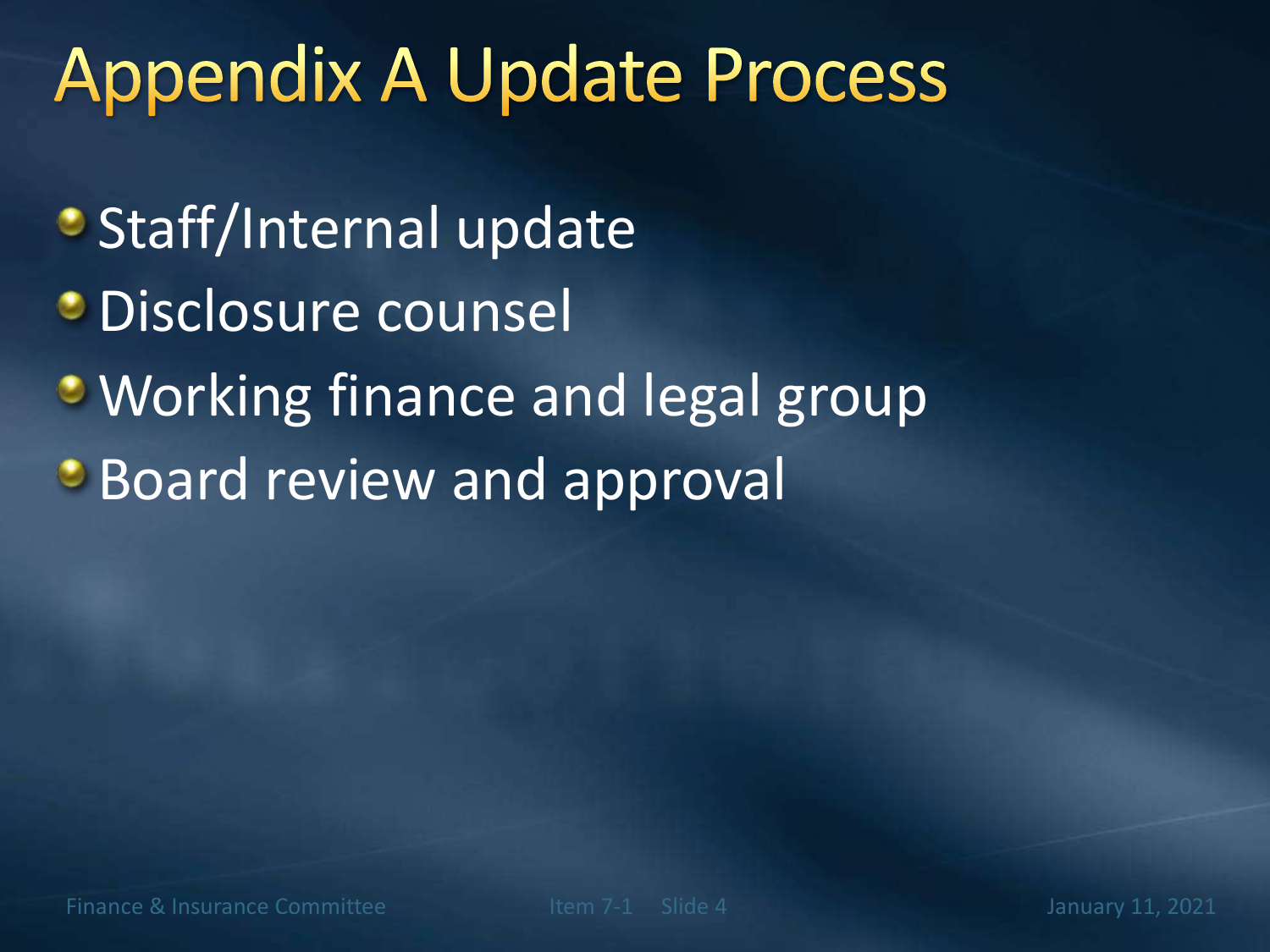### **Board Review and Approval**

- **Receive reports**
- **Review draft Appendix A**
- Proper disclosure May not
	- Contain an untrue statement of a material fact
	- Omit material facts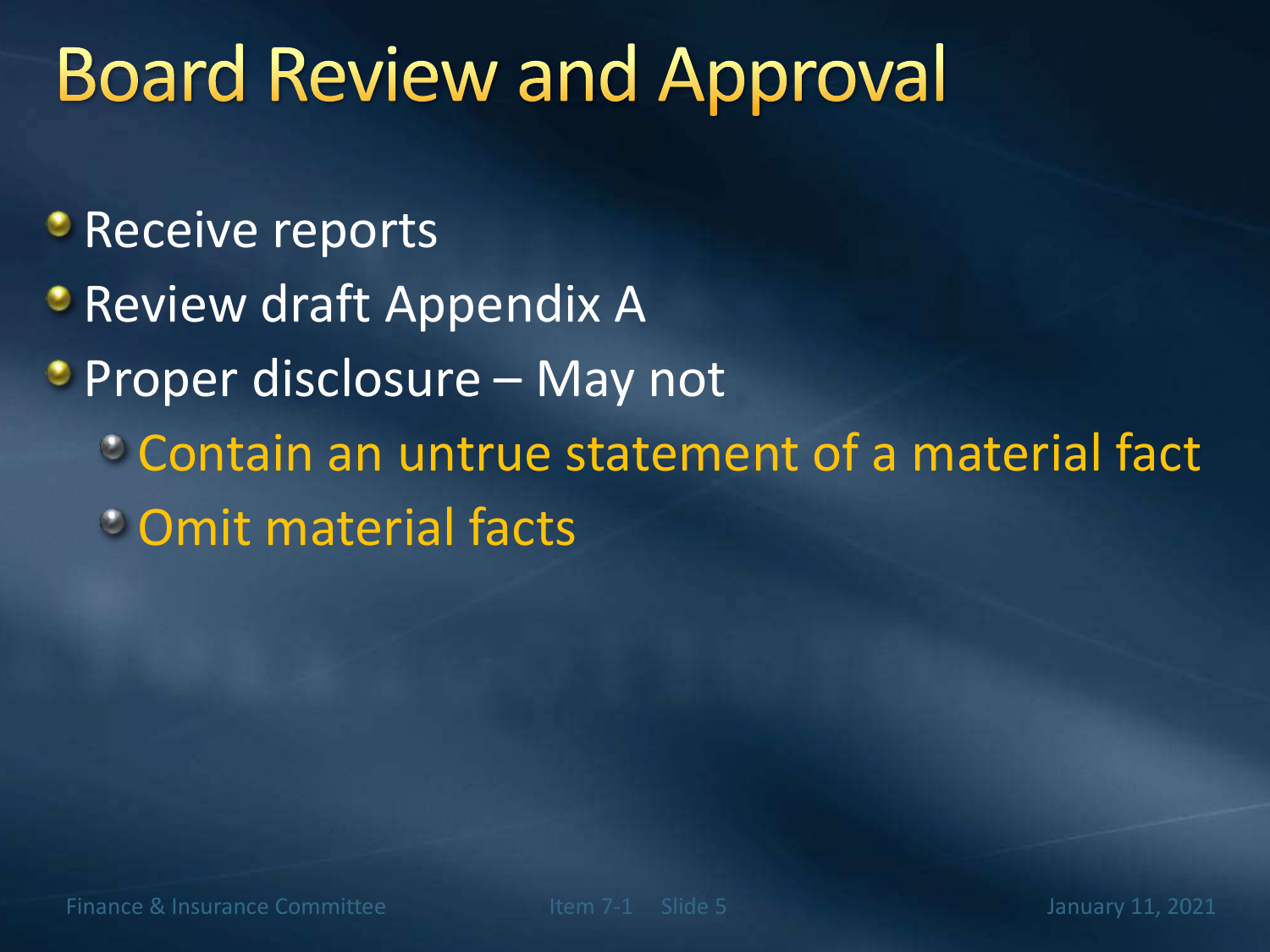## **Appendix A**

• Significant updates since May 2020 include:

- **COVID-19**
- Butte County
- Delta Conveyance Project Updates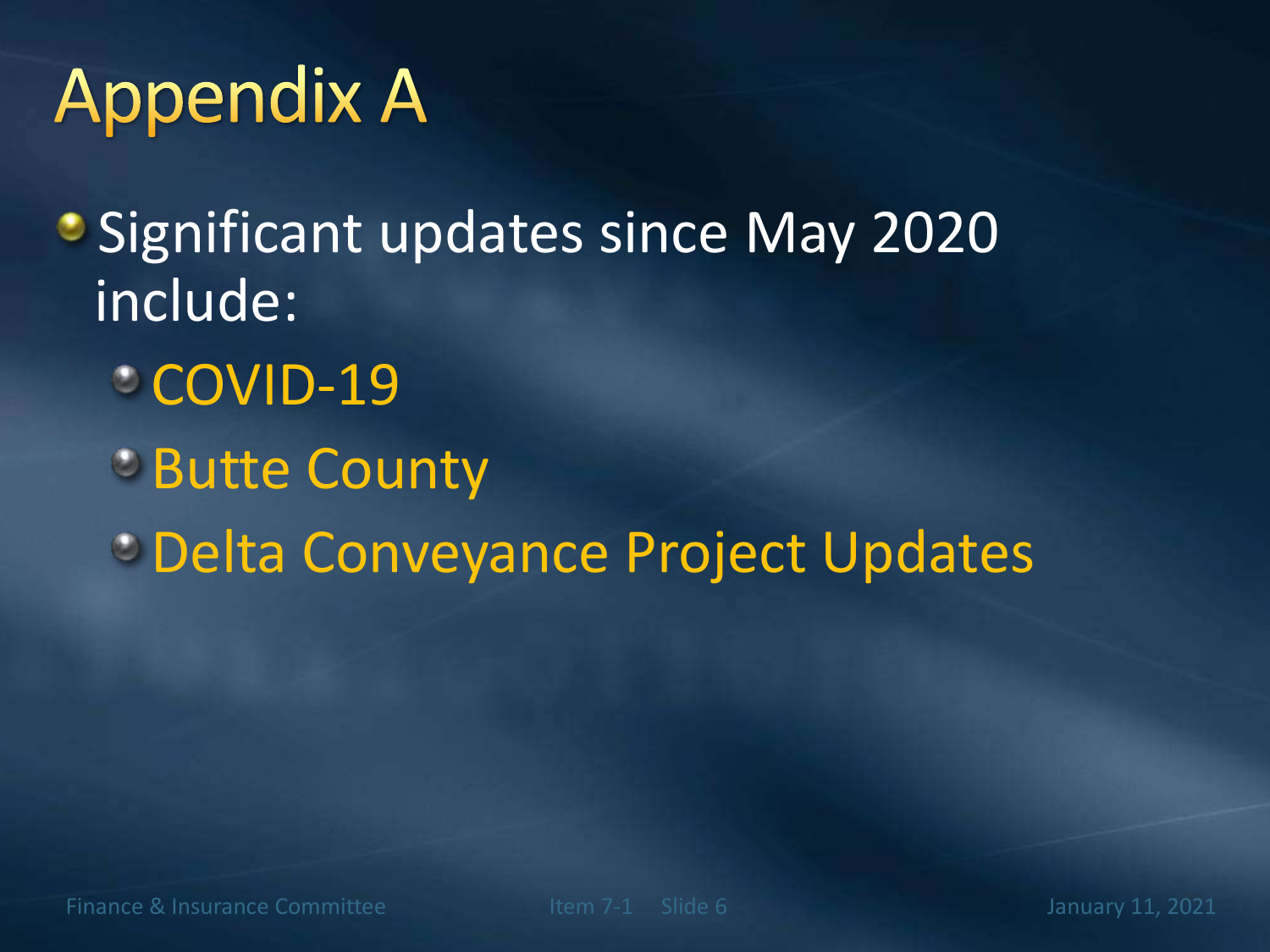#### **Future Updates to Appendix A**

**Biannual updates** 

- **Unless there are no financial transactions**
- **Interim updates** 
	- Will be provided to Board for review and comment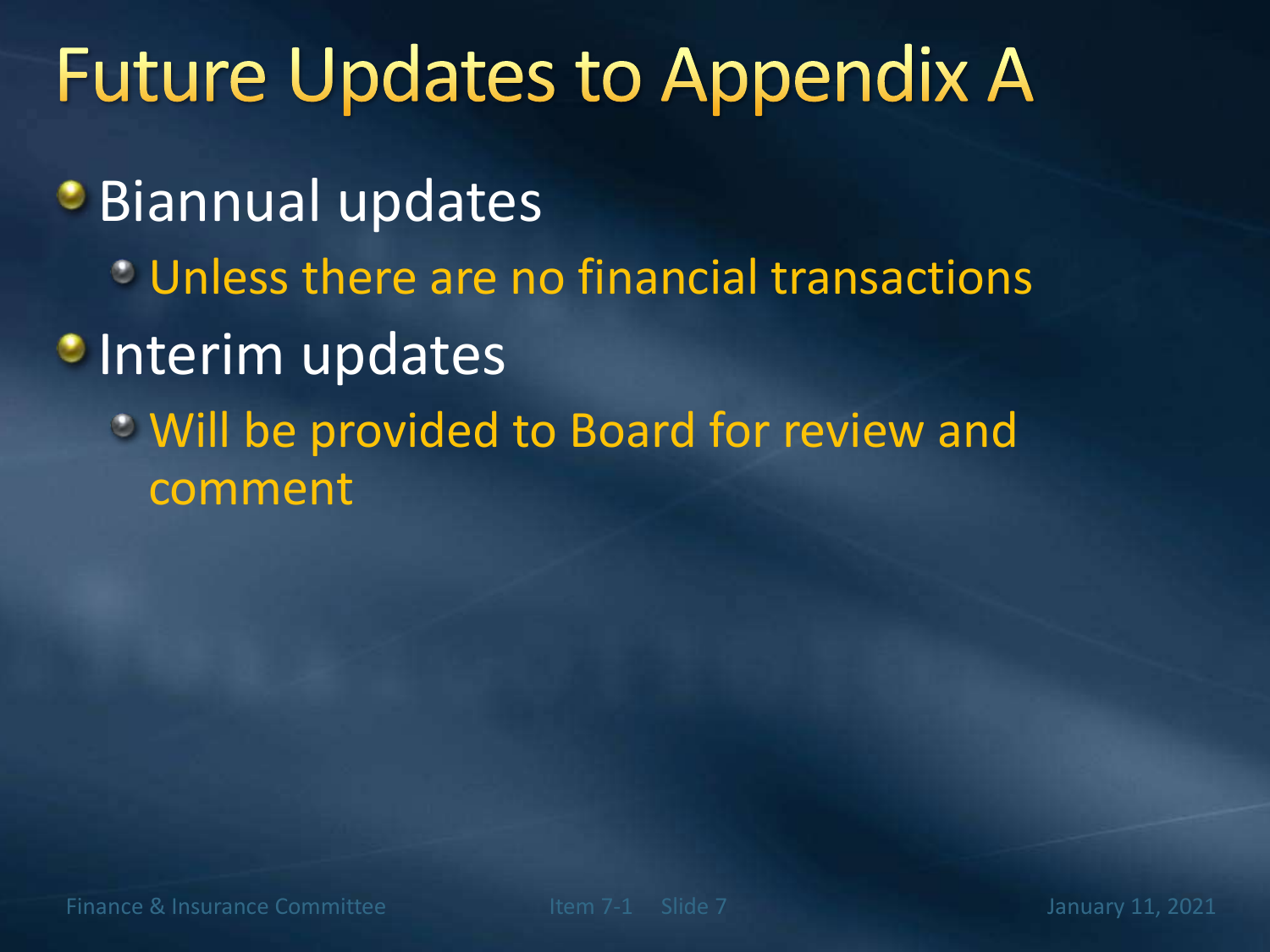### **Options for Consideration**

#### • Option #1

- Approve the draft Appendix A (Attachment 1) attached to the board letter;
- Authorize the General Manager, or other designee of the Ad Hoc Committee, to finalize, with changes approved by the General Manager and General Counsel, Appendix A; and
- Authorize distribution of Appendix A, finalized by the General Manager or other designee of the Ad Hoc Committee, in connection with the sale or remarketing of bonds.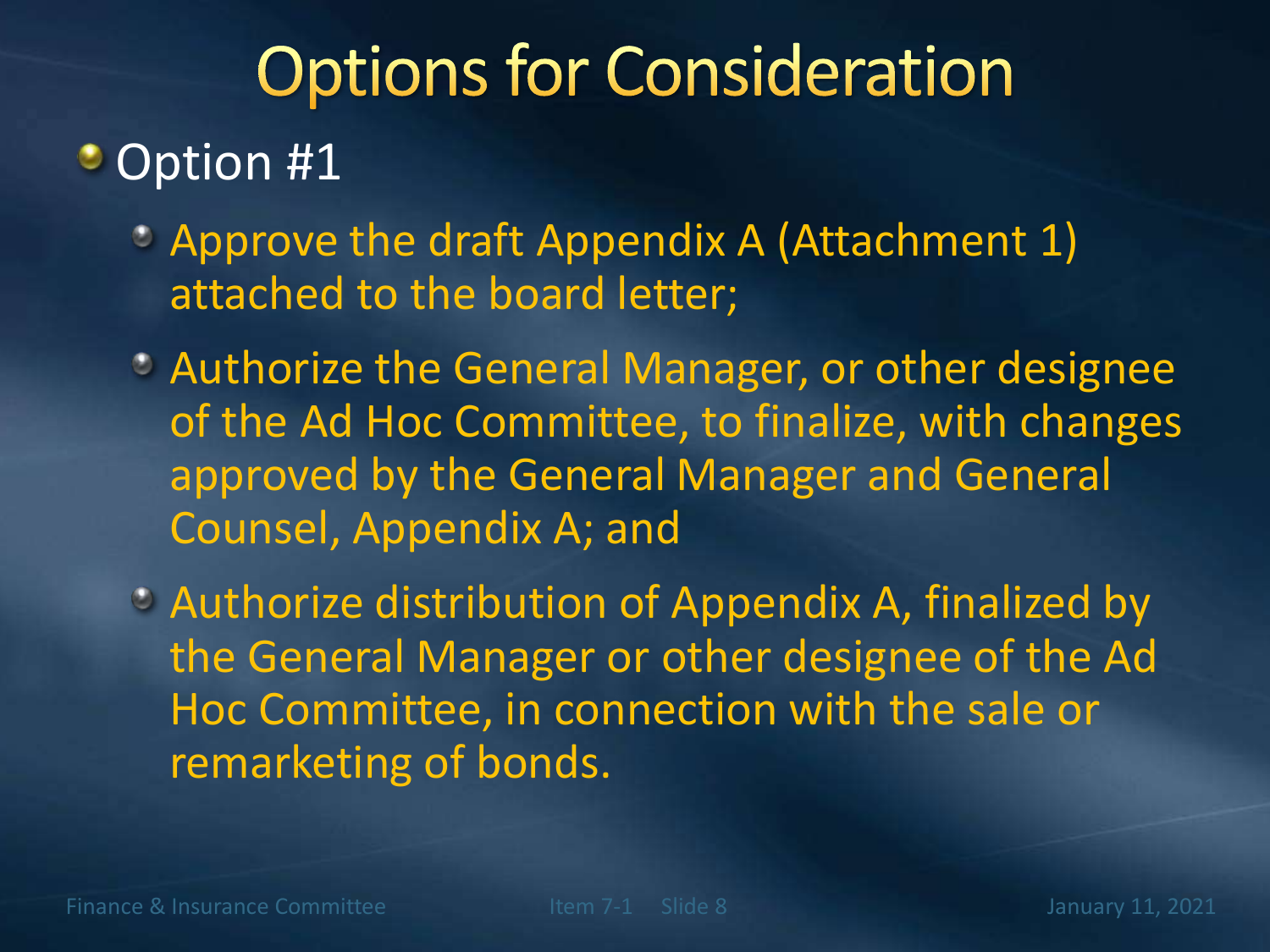## **Options for Consideration Option #2** Do not approve Option #1.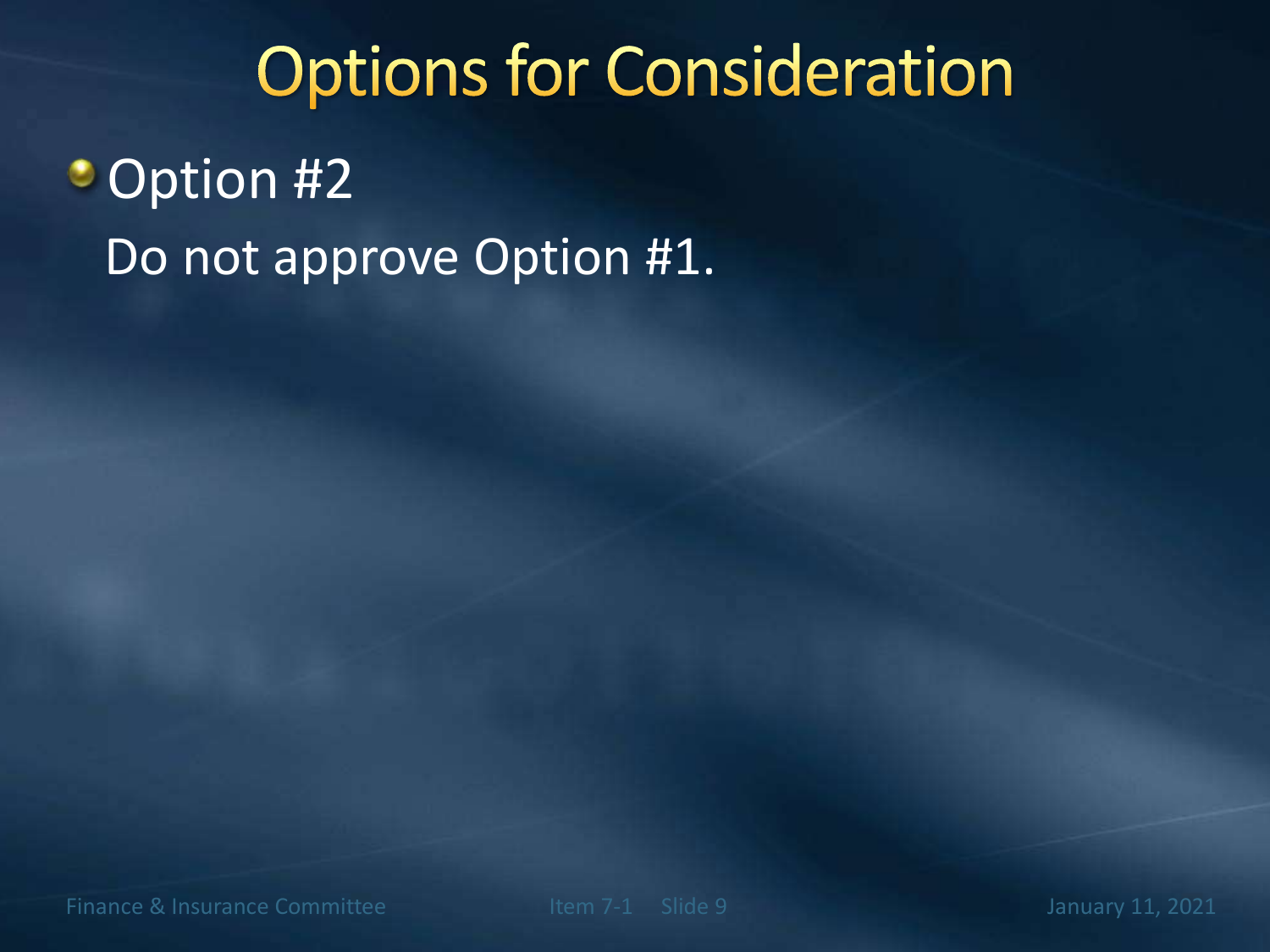#### **Staff Recommendation**

• Option #1